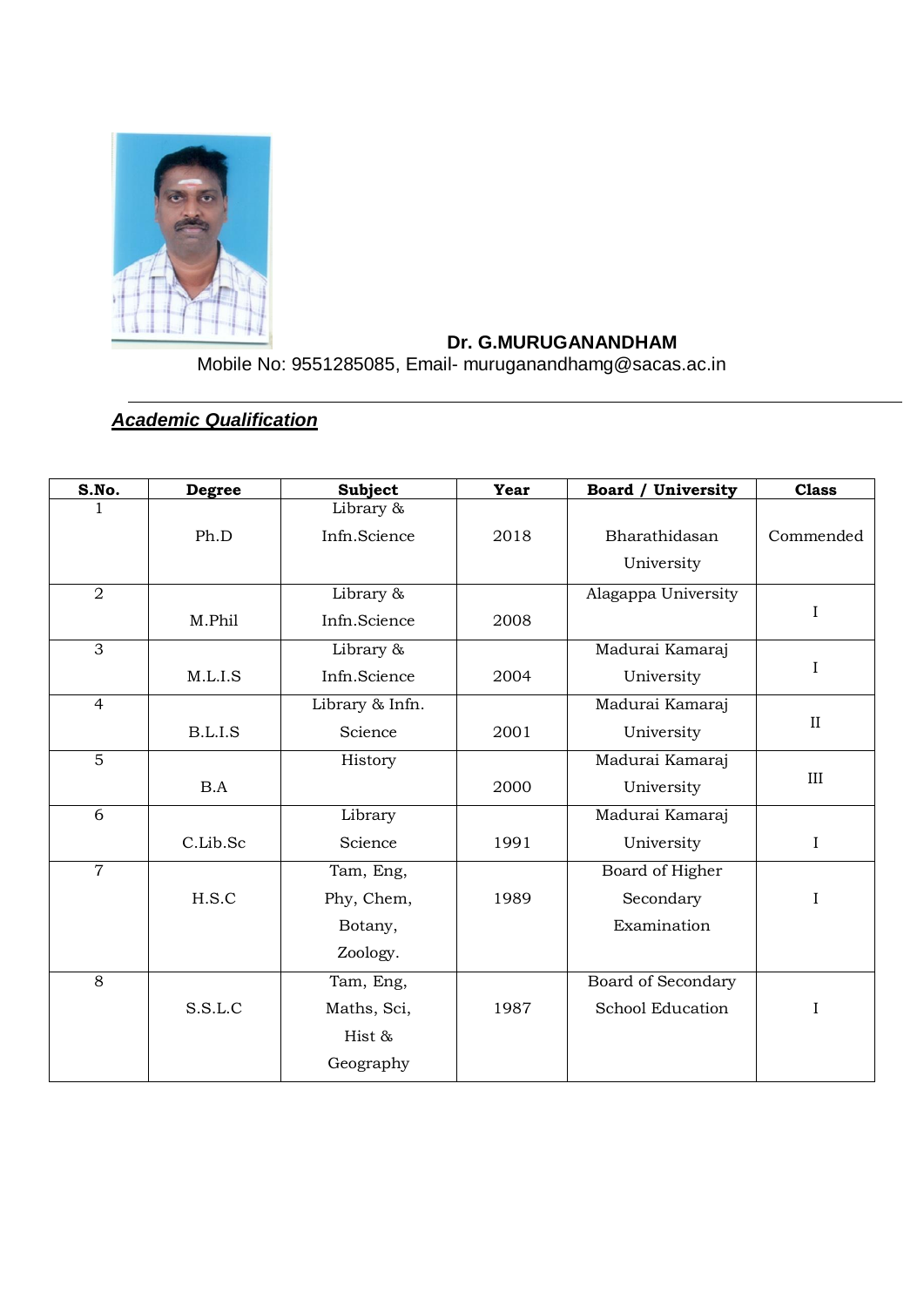| S.No.          | <b>Name of the College</b>      | Designation    | <b>Date</b> |            | <b>Total Period</b> |
|----------------|---------------------------------|----------------|-------------|------------|---------------------|
|                |                                 |                | From        | To         |                     |
|                |                                 | Senior         | 20.07.2020  | Till date  | 9 months            |
| 1              | S A College of Arts & Science   | Librarian      |             |            |                     |
| $\overline{2}$ | Meenakshi Medical College       | Librarian      |             |            | 1 Yr and 10         |
|                | Hospital & Research Institute   |                | 29.09.2018  | 30.07.2020 | months              |
| 3              | SRM Easwari Engg.College,       | Librarian      |             |            | 3 yrs and 3         |
|                | Ramapuram, Chennai              |                | 02.01.2013  | 18.04.2016 | months              |
| 4              | SRM University, Ramapuram       | Asst.Librarian |             |            | 4 yrs and 2         |
|                | Campus, Chennai.                |                | 26.03.2008  | 16.05.2012 | months              |
| 5              | OdaiyappaCollege of Engg. &     | Librarian      |             |            |                     |
|                | Technology, Theni               |                | 27.09.2001  | 25.03.2008 | 6 yrs and 6         |
|                |                                 |                |             |            | months              |
| 6              | Sree Balaji Dental College &    | Librarian      |             |            | 3 yrs and 3         |
|                | Hospital, Pallikaranai,         |                | 15.06.1998  | 21.09.2001 | months              |
|                | Chennai.                        |                |             |            |                     |
| 7.             | Sree Balaji College of Nursing, | Librarian      |             |            |                     |
|                | Pallikaranai, Chennai           |                | May 1996    | June 1998  | 2 yrs               |

## **EXPERIENCE IN EDUCATIONAL INSTITUTIONS: 19 Yrs**

# *Publications*

| Total No.of Books Published:                            | 01  |
|---------------------------------------------------------|-----|
| Total No. of Research Paper published in Journals:      | 13. |
| Total No.of Paper published in conference Proceedings:  | 09  |
| Total No. of Paper Presented International Conferences: | 03. |
| Total No.of Paper Presented National Conferences:       | 08  |

## **1. Book Published:**

| SI.No | Title of Books, / book chpters name,<br>Year of publication, Vol. No., Page Nos.,<br>etc.                                                                | ISBN No.           | Publisher                                        |
|-------|----------------------------------------------------------------------------------------------------------------------------------------------------------|--------------------|--------------------------------------------------|
|       | Library Automation and Networking in<br>Medical College and Dental College Libraries<br>Affiliated to Dr.M.G.R Medical Universtiy,<br>Tamil Nadu. (2019) | 978-938-9226-91-1. | Coral Book Publisher &<br>Distributors, Chennai. |

## **2. Publications: Peer-Reviewed or UGC listed Indexed Journals**

| <b>S1No</b> | Title of the paper, with Journal's name,<br>Year of publication, Vol. No., Page Nos.,<br>etc. | <b>ISSN</b><br>No. | <b>Author's</b><br><b>Name</b> | Impact<br>Factor,<br>if any* | Author-<br>ship** | Indexed |
|-------------|-----------------------------------------------------------------------------------------------|--------------------|--------------------------------|------------------------------|-------------------|---------|
|             | Webometrics Research Methods Adopted In                                                       | 1522-              | G.Muruganan                    | IF-                          | First             |         |
|             | Information<br>Science:<br>And<br>An<br>Library                                               | 0222               | dham                           | 0.13                         | and               |         |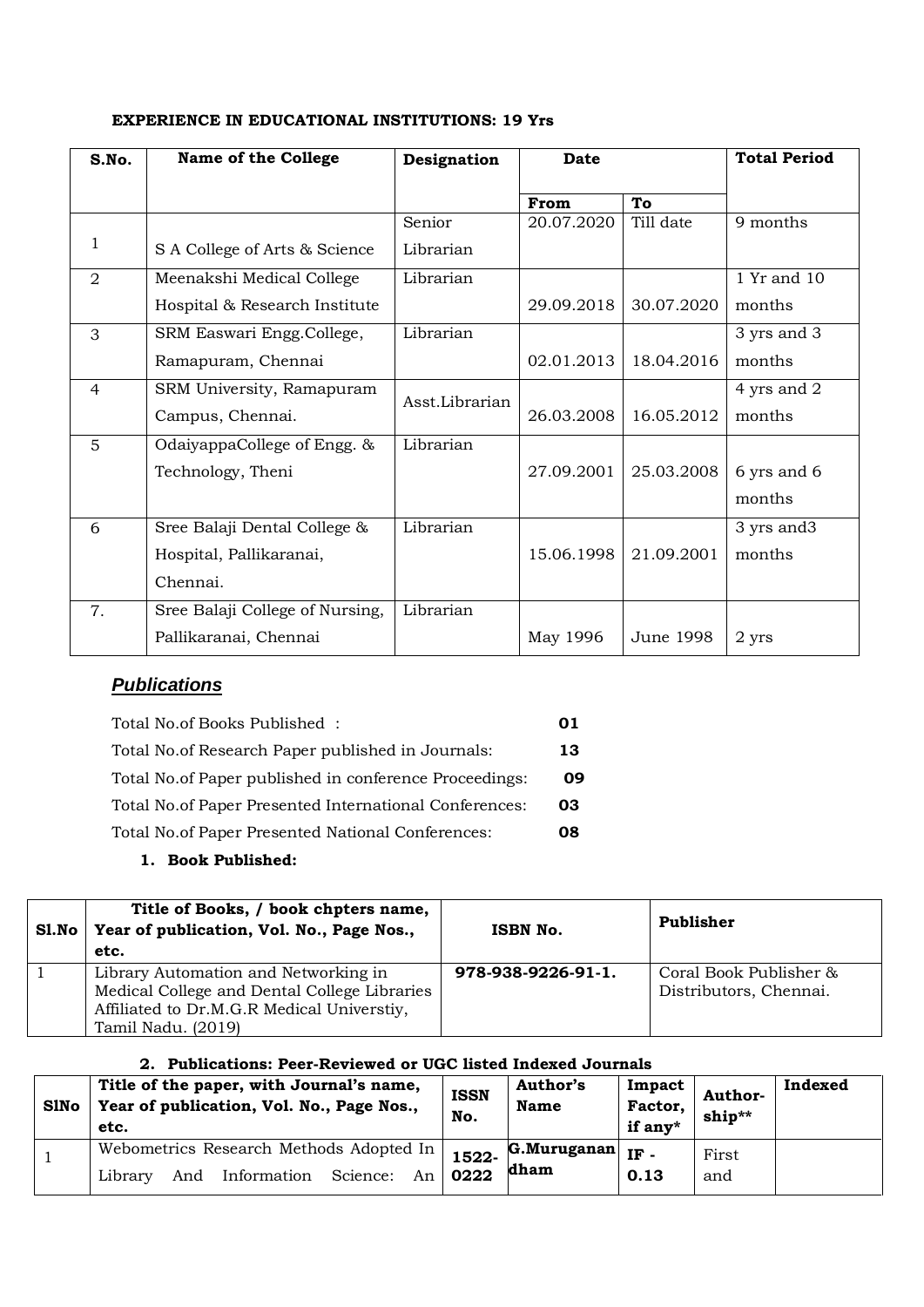|                | Library Philosophy<br>Overview,<br>and           |             |                     | <b>SJR</b>             | Principa             |                   |
|----------------|--------------------------------------------------|-------------|---------------------|------------------------|----------------------|-------------------|
|                | e-journal,<br>2019<br>Practice,                  |             |                     | H                      | 1 Author             | Scopus            |
|                | https://digitalcommons.unl.edu/libphilpra        |             |                     | Index -<br>14          |                      |                   |
|                | c/2869                                           |             |                     |                        |                      |                   |
|                | Knowledge And Execution Open Source              |             | G.Muruganan         |                        |                      |                   |
|                | Softwares Amongst Library Professionals Of       |             | dham                | $IF -$                 |                      |                   |
|                | Polytechnic Colleges In Tamilnadu: A Study,      | 1522-       |                     | 0.13                   | First                |                   |
| $\overline{2}$ | Library Philosophy and Practice, 2019 e-         | 0222.       |                     | <b>Scopus</b>          | and                  | Scopus            |
|                | journal                                          |             |                     | $\mathbf H$<br>Index - | Principa<br>1 Author |                   |
|                | https://digitalcommons.unl.edu/libphilpra        |             |                     | 14                     |                      |                   |
|                | c/2870,                                          |             |                     |                        |                      |                   |
|                | Use of E-resources by Undergraduate              |             | J.Arockia           |                        |                      |                   |
|                | Students of Meenakshi Medical College            |             | Anbarasu,           | <b>NAAS</b><br>Score   |                      |                   |
| $\mathfrak{Z}$ | Research<br>Hospital<br>&<br>Institute,          | 2321-       | G.Muruganan<br>dham | 2.13                   | Correspon            | Google<br>Scholar |
|                | Tamil<br>Kanchipuram,<br>Nadu,<br><b>Shanlax</b> | 788X.       |                     | (2019)                 | ding<br>Author       |                   |
|                | International Journal of Arts, Science           |             |                     | IF -                   |                      |                   |
|                | and Humanities, 2019, 6(3), 1-6,                 |             |                     | 3.025                  |                      |                   |
|                | An Institutional E-Prints Achieve Assist the     |             | Easwaran            |                        |                      |                   |
|                | Research Scholar to free access of the           | 2320-       | G.Muruganan         |                        | Correspon            |                   |
| 4              | Refereed Research Literature, Shanlax            | 2645.       | dham                | $IF -$                 | ding                 | Google<br>Scholar |
|                | International Journal of English, 2018,          |             |                     | 4.110                  | Author               |                   |
|                | $7(1), 1-7.$                                     |             |                     |                        |                      |                   |
|                |                                                  |             | G.Muruganan         |                        |                      |                   |
|                | Reading Habits in an Academic Institutions       |             | dham                |                        | First                |                   |
| $\overline{5}$ | in the Digital Era, IALA Journal, 2018,          | 2319-       | N.Murugesapa        |                        | and                  |                   |
|                | $6(1& 2), 268-272.$                              | 1392. ndian |                     |                        | Principa             |                   |
|                |                                                  |             | M.Palaniyapp        |                        | 1 Author             |                   |
|                |                                                  |             | an                  |                        |                      |                   |
|                | Advantage to Engineering College Libraries       | 2320-       | Easwaran            |                        | Corresp              |                   |
| 6              | in the Digital Era, Shanlax International        | 2645.       | G.Muruganan<br>dham | $IF -$<br>4.110        | onding               | Google            |
|                | Journal of English, 2017, 5(2), 45-50.           |             |                     |                        | Author               | Scholar           |
|                | A Survey of Library Automation in Medical        |             | G.Muruganan         | H index                |                      |                   |
|                | and Dental College Libraries Affiliated to the   | 2231-       | dham                | $-9$                   | First                |                   |
| $\,7$          | Tamil Nadu Dr.M.G.R Medical University,          | 4911.       | N.Murugesapa        | I index<br>$-9$        | and                  | Google            |
|                | Chennai, International Journal of Library        |             | ndian               | Google                 | Principa<br>1 Author | Scholar           |
|                | and Information Studies, 2016, 6(12),            |             | R.Selvaraju         | Scholar<br>$IF - 1.4$  |                      |                   |
|                | Aware and Utilize of E-Resources by the          | 2321-       | G.Muruganan         | <b>NAAS</b>            | First                |                   |
| 8              | Medical<br>and<br>Dental<br>Students<br>of the   | 788X. dham  |                     | Score                  | and                  |                   |
|                |                                                  |             |                     | 2.13                   | Principa             | Index             |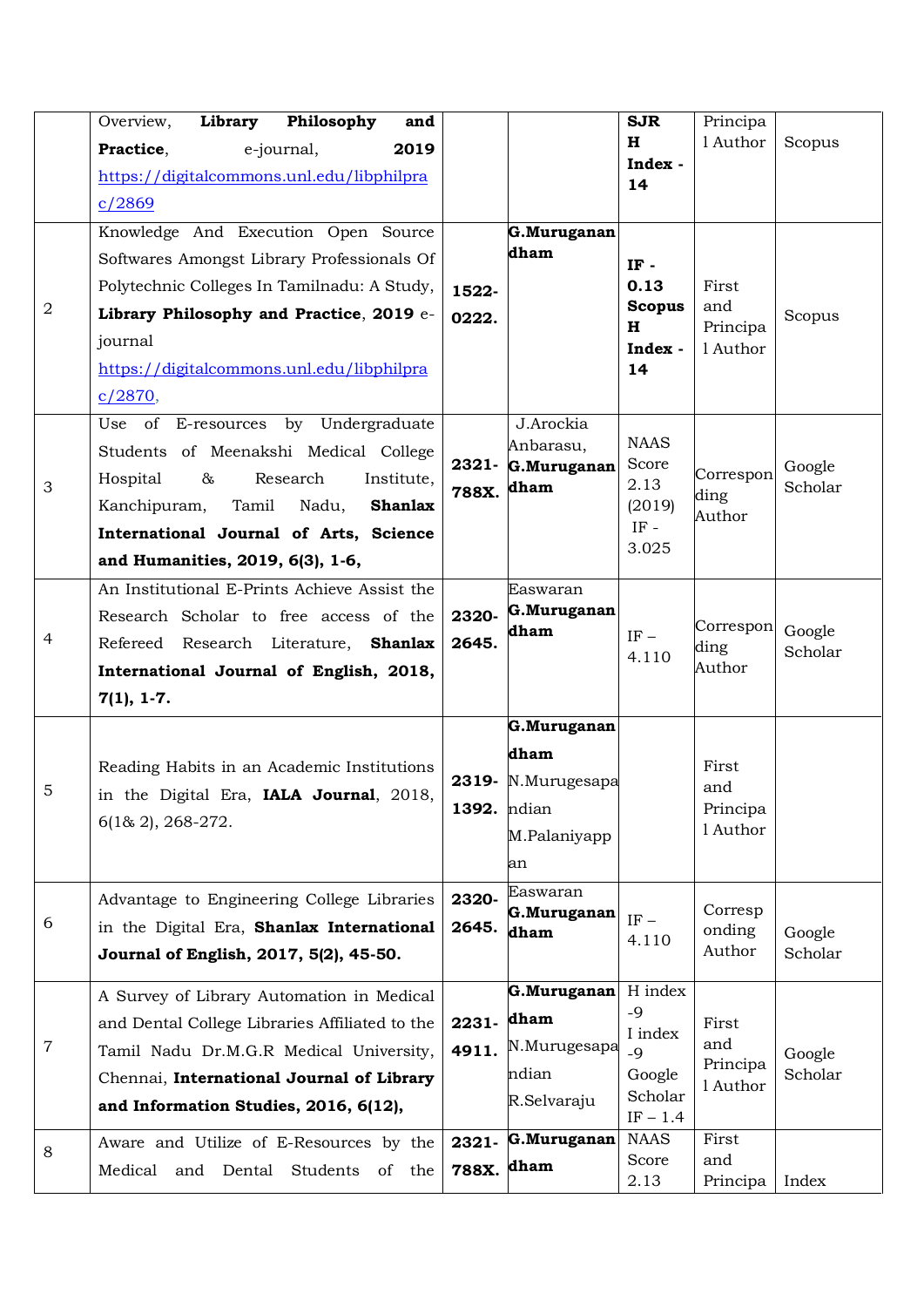|    | Affiliated Colleges to The Tamil Nadu                                         |                | N.Murugesapa (2019)    |                       | 1 Author                             | Copernicus        |
|----|-------------------------------------------------------------------------------|----------------|------------------------|-----------------------|--------------------------------------|-------------------|
|    | Dr.M.G.R Medical University, Chennai,                                         |                | ndian                  |                       |                                      |                   |
|    | Shanlax International Journal of Arts,                                        |                | R.Selvaraju            | ICV:                  |                                      | Google            |
|    | Science and Humanities, 2016, 3(4), 1-9.                                      |                |                        | 44.39<br>(2015)       |                                      | Scholar           |
|    |                                                                               |                |                        |                       |                                      |                   |
|    |                                                                               |                |                        | $\rm IF$ -            |                                      |                   |
|    | N Chidambaranathan, Muruganandham G,                                          |                | N.Chidambara           | 3.025                 |                                      |                   |
|    |                                                                               |                | nathan                 |                       |                                      |                   |
|    | G Elanjiyam, (2015), E-Learning in Digital                                    | 2395-          | G.Muruganan            |                       | Corresp                              |                   |
| 9  | Library Environment, Vol 2, No 1 & 2                                          | 2172.          | dham                   | $\mathrm{IF}-$        | onding                               | Google            |
|    | (2015) Journal of Advanced Research in                                        |                | G.Elanjiyam            | 0.3                   | Author                               | Scholar           |
|    | Library and Information Science, p, 26-                                       |                |                        |                       |                                      |                   |
|    | 31,                                                                           |                |                        |                       |                                      |                   |
|    | Application of cloud computing in library                                     |                | N.Chidambara<br>nathan | Under                 |                                      |                   |
|    | products an d services, Indian Journal of                                     | 2319-          | M.Karthick             | process               | Other<br>Author                      |                   |
| 10 | Science, International Weekly Journal                                         | 7749           | G.Murugana             | Scopus                |                                      |                   |
|    | (2015), 21(71), pp: 45-49,                                                    |                | ndham                  | Indexin               |                                      |                   |
|    |                                                                               |                |                        | g                     |                                      |                   |
|    | " Information Seeking Behavior Of Students                                    |                | G.Muruganan            |                       |                                      |                   |
|    | Community With E-Resources - A Case                                           |                | dham                   | H index               |                                      |                   |
|    | Study<br><b>Of</b><br>Engineering<br>Colleges,                                | 2231-<br>4911. | N.Murugesapa           | $-9$<br>I index       | First<br>and<br>Principa<br>1 Author | Google<br>Scholar |
| 11 | Kanchipuram<br>District,                                                      |                | ndian                  | $-9$<br>Google        |                                      |                   |
|    | Tamilnadu." International<br>Journal<br>of                                    |                | R.Selvaraju            |                       |                                      |                   |
|    | Library and Information Studies, (2015)                                       |                |                        | Scholar<br>$IF - 1.4$ |                                      |                   |
|    | Vol.5, Issue No. 3 pp. 21-28.                                                 |                |                        |                       |                                      |                   |
|    | "Perception and Application of Open Source"                                   |                | G.Muruganan            |                       |                                      |                   |
|    | among LIS Professionals<br>Software<br>of                                     |                | dham                   |                       |                                      |                   |
|    |                                                                               | 2277-          | N.Murugesapa           |                       |                                      |                   |
|    | Engineering Colleges in Tamilnadu: a                                          |                | ndian                  | IF -                  | First                                |                   |
| 12 | study", Journal of Advances in Library                                        | 2219.          | R.Selvaraju            | 2.675                 | and<br>Principa                      | Google            |
|    | and Information Science, (2015), Vol -4,                                      |                |                        |                       | 1 Author                             | Scholar           |
|    |                                                                               |                |                        |                       |                                      |                   |
|    | Issue No-02, pp. 104-108.                                                     |                |                        |                       |                                      |                   |
|    | Usage Pattern of E-Resources among Under                                      |                | G.Muruganan            |                       |                                      |                   |
|    |                                                                               |                | dham                   |                       |                                      |                   |
|    | Graduate<br>Students,<br>Graduate<br>Post                                     |                | N.Murugesapa           |                       | First                                |                   |
| 13 | Students and Researchers: A study in<br>Chennai Metropolitan area Engineering | 2348-<br>1501  | ndian                  |                       | and<br>Principa                      |                   |
|    | Colleges, Tamilnadu. Research Journal of                                      |                |                        |                       | 1 Author                             | Google<br>Scholar |
|    |                                                                               |                |                        |                       |                                      |                   |
|    | Information Science and Technology                                            |                |                        |                       |                                      |                   |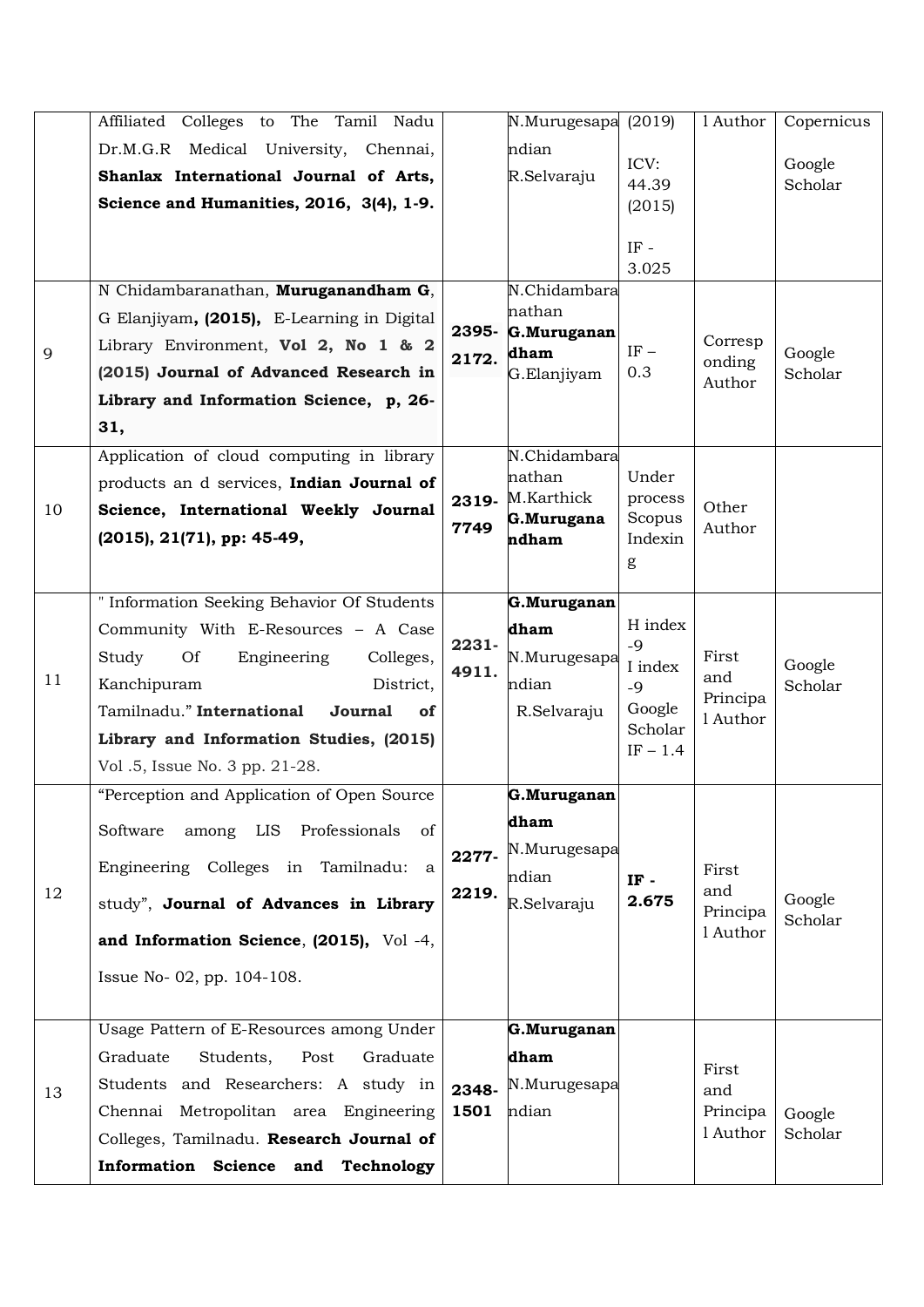| (2014), Vol.1, Issue. 2, pp 74-77. |  |  |  |
|------------------------------------|--|--|--|
|                                    |  |  |  |

#### **7A. Publications: Conference Proceedings: 09**

| S              | <b>Publicatio</b> | <b>Title</b><br><b>Book</b><br><b>of</b><br>the     | ISBN/               | <b>Level</b>            | Author-             |
|----------------|-------------------|-----------------------------------------------------|---------------------|-------------------------|---------------------|
| $\mathbf N$    | n Type*           | Chapter/Book/                                       | <b>ISSN No.</b>     | International           | ship**              |
|                |                   | Conference Proceeding,                              |                     | <b>National</b>         |                     |
|                |                   | with year of publication<br>and other publication   |                     |                         |                     |
|                |                   | details.                                            |                     |                         |                     |
| $\mathbf{1}$   | Conference        | Apply and Practice of                               | 978-93-             | National                | First and           |
|                | Proceeding        | Knowledge Management                                | 84556-82-2          | Conference              | Principal           |
|                | S                 | Village<br>based<br>in                              |                     |                         | Author              |
|                |                   | Libraries: A study in                               |                     |                         |                     |
|                |                   | Kanchipuram District,                               |                     |                         |                     |
|                |                   | 2015, pp 499-501,                                   |                     |                         |                     |
| $\overline{2}$ | Conference        | E-Learning in Digital                               |                     | National                |                     |
|                | Proceeding        | Library Environment,                                | 978 81<br>931705 02 | Conference              | Co-Author           |
|                | S                 | 2015, pp 51-56,                                     |                     |                         |                     |
| 3              |                   | Awareness and Effective                             |                     |                         |                     |
|                |                   | of<br>E-Resources<br>use                            |                     |                         |                     |
|                | Conference        | among UG<br>and<br>PG                               |                     |                         |                     |
|                | Proceeding        | Students: A study an                                | 978-93-             | International           | Correspondin        |
|                | S                 | Engineering Colleges,                               | 84136-05-5          | Conference              | g Author            |
|                |                   | South Tamilnadu, 2015,                              |                     |                         |                     |
|                |                   | pp 621-628,                                         |                     |                         |                     |
| $\overline{4}$ |                   | Utilization<br>Effective<br>of                      |                     |                         |                     |
|                |                   | Information<br>Electronic                           |                     |                         |                     |
|                |                   |                                                     |                     | <b>IEEE Explore</b>     |                     |
|                | Conference        | Resources by the Medical<br>Students                | 978-1-4799-         | <b>International</b>    | First and           |
|                | Proceeding        | and                                                 | 5531-2              | Symposium,              | Principal           |
|                | S                 | Researchers of the Tamil                            | ©2015 IEEE          | 2015,                   | Author              |
|                |                   | Nadu Dr.M.G.R Medical                               |                     |                         |                     |
|                |                   | University,<br>Chennai,                             |                     |                         |                     |
|                |                   | 2015, pp, 193-197,                                  |                     |                         |                     |
| 5              | Conference        | Scientometric study: An                             | 978-81-             | <b>UGC</b><br>Sponsored | First and           |
|                | Proceeding        | overview, 2015, pp 172-                             | 922221-5-8          | National                | Principal<br>Author |
|                | S                 | 177,                                                |                     | Seminar                 |                     |
| 6              | Conference        | Digital Libraries: A Boon                           |                     |                         | First and           |
|                | Proceeding        | for Engineering College<br>Libraries, 2014, pp 623- | 938068671-4         | National<br>Conference  | Principal           |
|                | S                 | 625,                                                |                     |                         | Author              |
| $\overline{7}$ | Conference        | Awareness and Effective                             | 978-93-             | International           | Correspondin        |
|                | Proceeding        |                                                     |                     |                         |                     |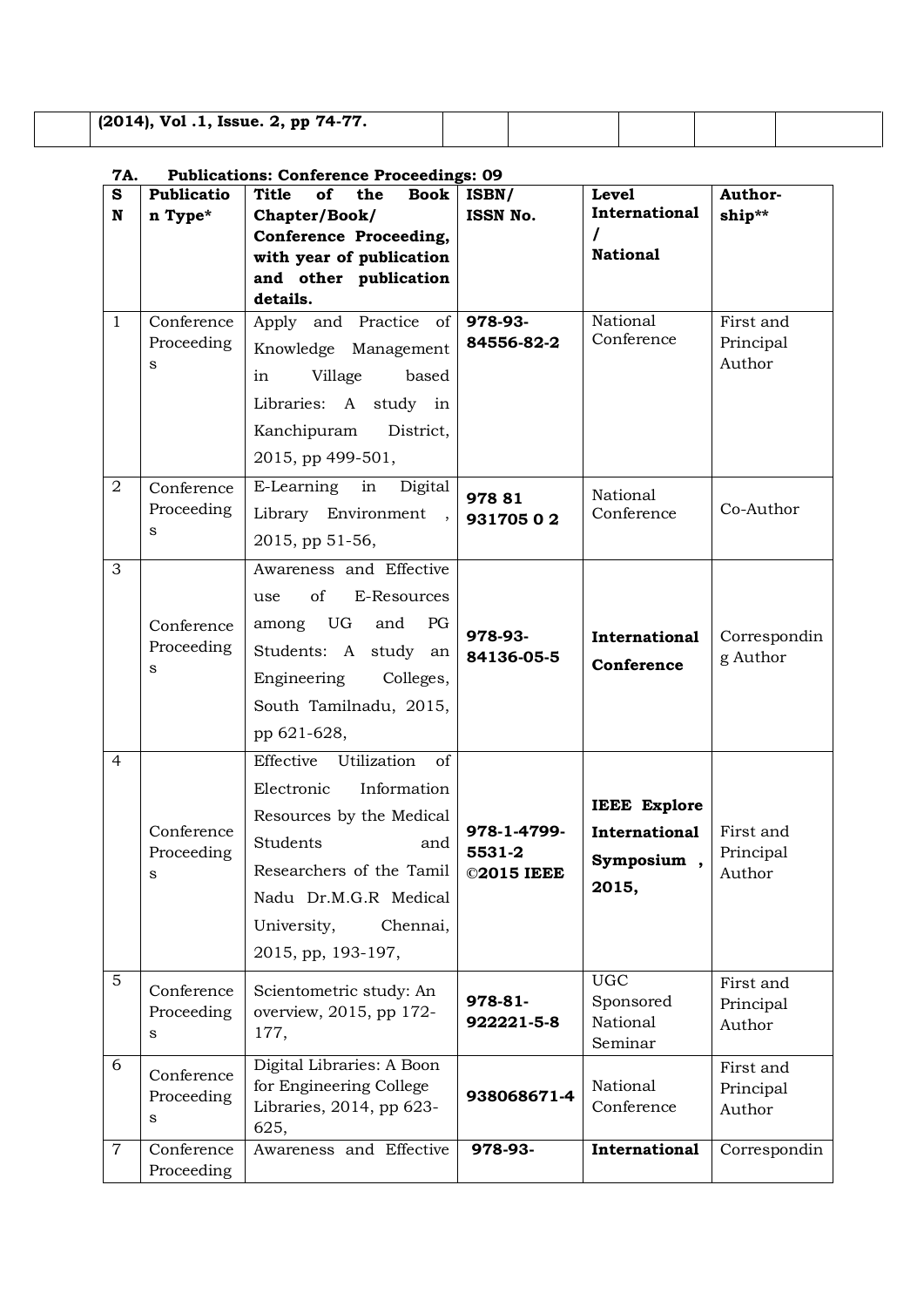|   | S                             | of<br>E-Resources<br>use<br>UG<br>PG<br>among<br>and<br>Students: A study<br>an<br>Engineering<br>Colleges,<br>South Tamilnadu, 2015,<br>pp 621-628, | 84136-05-5               | Conference              | g Author                         |
|---|-------------------------------|------------------------------------------------------------------------------------------------------------------------------------------------------|--------------------------|-------------------------|----------------------------------|
| 8 | Conference<br>Proceeding<br>S | Knowledge Management<br>and the Role of Academic<br>Libraries, $2014$ , pp- $200$<br>204,                                                            | $978-81-$<br>92221-4-1   | UGC-National<br>Seminar | First and<br>Principal<br>Author |
| 9 | Conference<br>Proceeding<br>S | How E-Prints can help<br>for the Research Scholars<br>to free Access of the<br>Refereed Research<br>Literature, 2009, Pp-200-<br>204,                | $6-978-81-$<br>92221-4-1 | UGC-National<br>Seminar | First and<br>Principal<br>Author |

## **SEMI NAR/SYMPOSIUM/WORKSHOP / TRAINING ATTENDED: 09**

| S.No.          |                       | D<br>at    | Seminar /<br>Symposium/Trai             | <b>Title</b>                                                                                                          | <b>Organised By</b>                                         |
|----------------|-----------------------|------------|-----------------------------------------|-----------------------------------------------------------------------------------------------------------------------|-------------------------------------------------------------|
|                |                       | е          | ning                                    |                                                                                                                       |                                                             |
|                | From                  | To         |                                         |                                                                                                                       |                                                             |
| $\mathbf{1}$   | 03.03.2017 03.03.2017 |            | National Level<br>Workshop              | Statistical Tools for<br>Research                                                                                     | Periyar University, Salem                                   |
| $\overline{2}$ | 22.10.2015 22.10.2015 |            | Training Programme An Anti Plagiarism   | Detection Tool                                                                                                        | <b>INFLIBNET Jointly</b><br>Organised by Anna<br>University |
| 3              |                       |            | 17 <sup>th</sup> National<br>Conference | National Convention on<br>Knowledge, Library and<br>Information Networking                                            | DELNET & French<br>Institute of Pondicherry,<br>Pondicherry |
| 4              | 31.10.2013 31.10.2013 |            | <b>User Awareness</b><br>Programme      | Access Engineering User<br>Awareness Programme                                                                        | McGra Hill, Education,<br>Chennai                           |
| 5              | 13.04.2013            | 13.04.2013 | National Level<br>Workshop              | Digital Asset<br>Management in Libraries VIT University, Chennai                                                      |                                                             |
| 6              | 08.03.2001            | 09.03.2013 | <b>UGC-SAP National</b><br>Workshop     | Application of<br>Qualitative Indicators for Annamalai University,<br>the Excellence of<br>Scholarly<br>Communication | Chidambaram                                                 |
| $\overline{7}$ | 23.05.2009 2305.2009  |            | Workshop                                | Delnet Workshop Cum<br>Orientation Programme                                                                          | SRM University, Chennai                                     |
| 8              | 30.2.2006             | 30.12.2006 | Seminar                                 | <b>Future Libraries</b>                                                                                               | Anna University, Chennai                                    |
| 9              | 06.09.2003 07.09.2003 |            | Short Term Training Auto Lib Software   | Systems                                                                                                               | SALIS, Chennai                                              |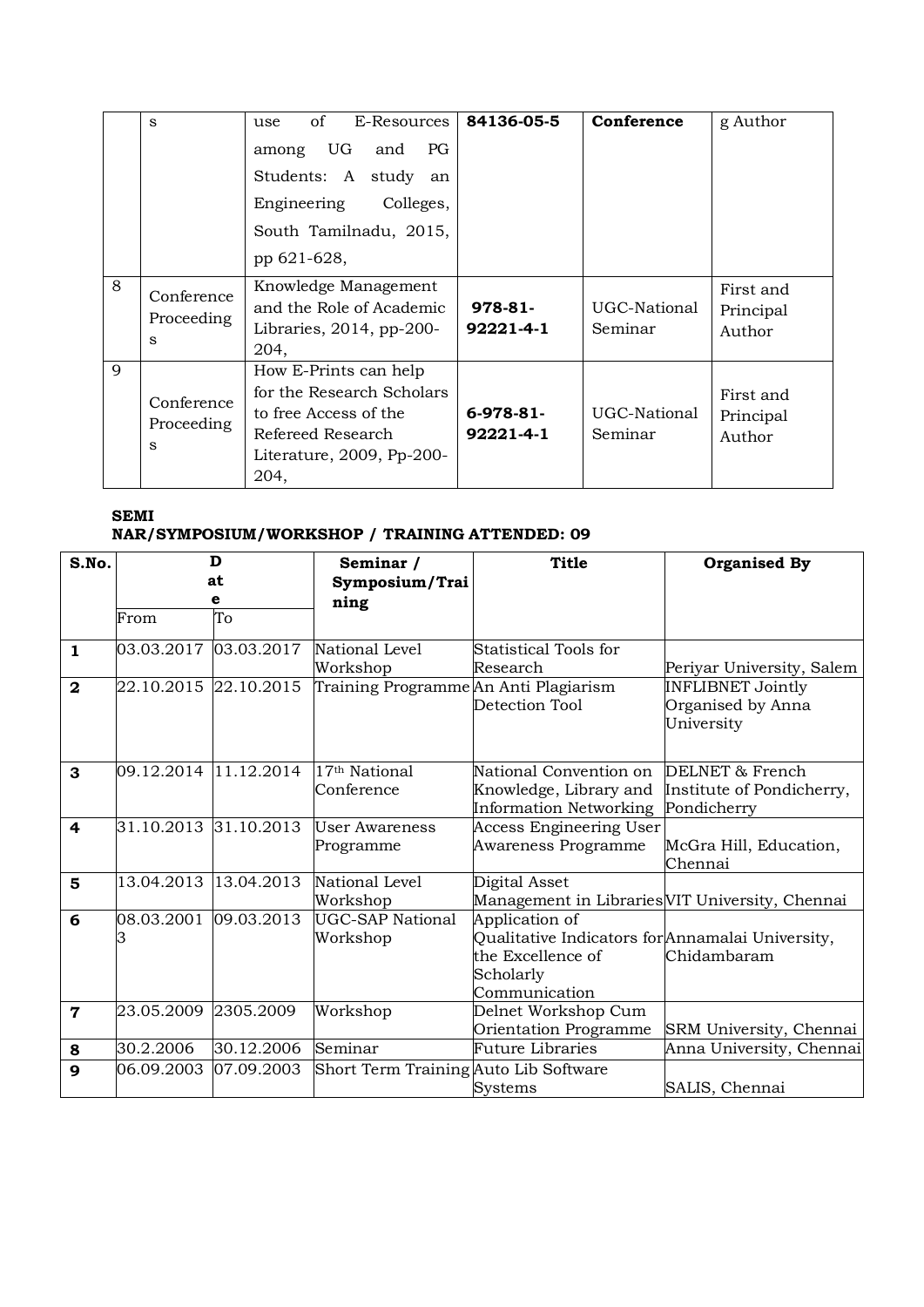#### **PAPER PRESENTED NATIONAL AND INTERNATIONAL CONFERENCE/SEMINAR/ SYMPOSIUM: 11**

| S.No.          |            |            | <b>Date</b><br>Name of the                                 |                                           | <b>Organised By</b> |
|----------------|------------|------------|------------------------------------------------------------|-------------------------------------------|---------------------|
|                |            |            | Conference/Seminar/Symp                                    | <b>Title</b>                              |                     |
|                | From       | To         | osium                                                      |                                           |                     |
|                |            |            |                                                            |                                           |                     |
| $\mathbf{1}$   | 16.02.2018 | 17.02.2018 | International Conference on Reading habits in an           |                                           | <b>DRBCCC Hindu</b> |
|                |            |            | Knowledge Resources And                                    | Educational Institutions in College,      |                     |
|                |            |            | Technologies in Higher                                     | the Digital Era.                          | Chennai, Tamil      |
|                |            |            | Education (KRTHE 2018)                                     |                                           | Nadu.               |
| $\mathbf{2}$   | 26.08.2015 | 27.08.2015 | <b>UGC National Seminar</b>                                | User Studies on Overview                  | Sri                 |
|                |            |            |                                                            |                                           | Venkateswara        |
|                |            |            |                                                            |                                           | University,         |
|                |            |            |                                                            |                                           | Tirupati, A.P       |
| 3              | 11.06.2015 | 13.06.2015 | <b>International Conference</b> on Awareness and Effective |                                           | SRM University,     |
|                |            |            | <b>Innovation Driven</b>                                   | use of E-Resources among                  | Chennai             |
|                |            |            | Librarianship:                                             | UG and PG Students: A                     |                     |
|                |            |            |                                                            | study an Engineering                      |                     |
|                |            |            |                                                            | Colleges, South Tamilnadu                 |                     |
| 4              | 27.03.2015 | 28.03.2015 | <b>UGC National Seminar</b>                                | Scientometric Study: An                   | Annamalai           |
|                |            |            |                                                            | Overview                                  | University,         |
|                |            |            |                                                            |                                           | Chidambaram         |
|                |            |            |                                                            |                                           |                     |
|                |            |            |                                                            |                                           |                     |
| 5              | 09.12.2014 | 11.12.2014 | 17 <sup>th</sup> National Conference                       | Awareness and                             | DELNET&             |
|                |            |            |                                                            | Implementation of Open                    | French Institute    |
|                |            |            |                                                            | Source Software among LIS of Pondicherry, |                     |
|                |            |            |                                                            | Professionals of                          | Pondicherry         |
|                |            |            |                                                            | Engg.Colleges in                          |                     |
|                |            |            |                                                            | TamilNadu: A Study                        |                     |
| 6              | 09.12.2014 | 11.12.2014 | 17 <sup>th</sup> National Conference                       | An Institutional E-Prints                 | DELNET&             |
|                |            |            |                                                            | Archive Assist the                        | French Institute    |
|                |            |            |                                                            | Research Scholar to free                  | of Pondicherry,     |
|                |            |            |                                                            | access of the Refereed                    | Pondicherry         |
|                |            |            |                                                            | Research Literature                       |                     |
| $\overline{7}$ | 25.10.2014 | 25.10.2014 | National Conference on                                     | Digital Libraries: A Boon                 | Hindu College,      |
|                |            |            | Information Management in                                  | for Engineering College                   | Chennai             |
|                |            |            | the Knowledge era                                          | Libraries                                 |                     |
| 8              | 11.04.2014 | 12.04.2014 | <b>International Conference,</b>                           | Awareness and Use of E-                   | Technia SRFLIS,     |
|                |            |            | Content to Connectivity                                    | Resources among UG, PG                    | New Delhi           |
|                |            |            |                                                            | students and Researcher in                |                     |
|                |            |            |                                                            | Chennai Metropolitan area                 |                     |
|                |            |            |                                                            | Engg.Colleges, Chennai                    |                     |
| 9              | 28.03.2014 | 29.03.2014 | <b>UGC National Seminar</b>                                | Knowledge Management                      | Annamalai           |
|                |            |            |                                                            | and the Role of Academic                  | University,         |
|                |            |            |                                                            | Libraries                                 | Chidambaram         |
|                |            |            |                                                            |                                           |                     |
|                |            |            |                                                            |                                           |                     |
| 10             | 18.12.2013 | 19.12.2013 | National Conference on                                     | Digital Library:                          | MALA and            |
|                |            |            | Recent Advances in                                         | Infrastructures and                       | IGCAR,              |
|                |            |            | Information Technology                                     | Services                                  | Kalpakkam           |
|                |            |            |                                                            |                                           |                     |
|                |            |            |                                                            |                                           |                     |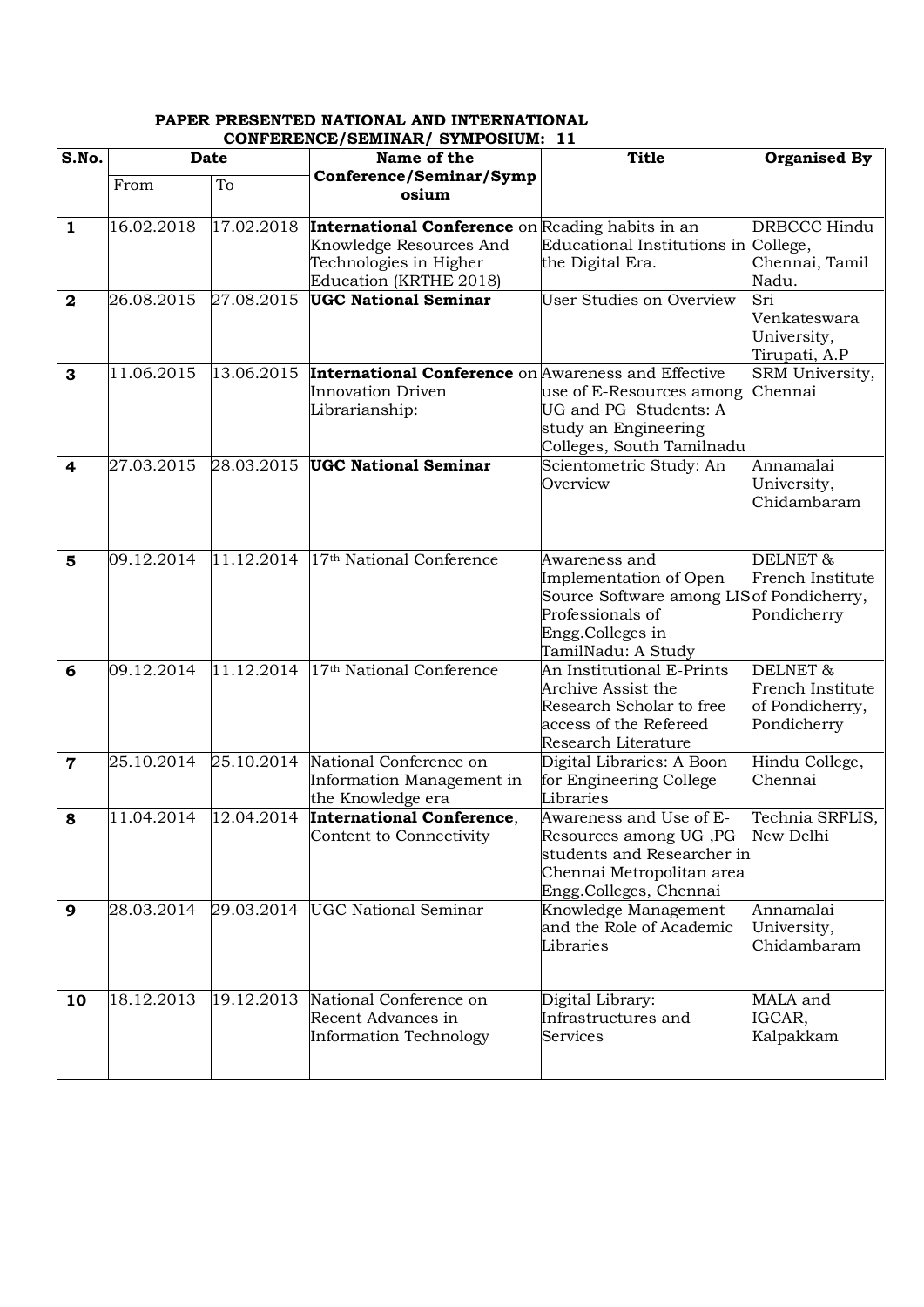|  | 26.03.2009 27.03.2009 UGC National Seminar | How E-Prints can help for Annamalai     |  |
|--|--------------------------------------------|-----------------------------------------|--|
|  |                                            | the Research Scholars to University,    |  |
|  |                                            | free Access of the Refereed Chidambaram |  |
|  |                                            | Research Literature                     |  |
|  |                                            |                                         |  |
|  |                                            |                                         |  |
|  |                                            |                                         |  |

#### **1. Other Activities**

- A. Planning and Execution of all Library Administration work
- B. Created Fully Automated Library
- C. Established Digital Library
- D. Conducted Anna Edusat Programme
- E. Established Internet Services
- F. Implemented Barcode Technology
- G. Implemented CCTV Monitoring in the Library
- H. Implemented ILL facilities with Anna University, MALIBNET, DELNET, BRITISH COUNCIL LIBRARY
- I. Act as Co-ordinator on Library Committee
- J. Periodically arranged library committee meeting
- K. Periodically arranged Orientation Programme for new users
- L. Periodically conducted user awareness programme for faculty and P.G students.
- M. Act as member of NAAC Committee Work
- N. Created Institutional Repository
- O. Act as member of ISO certification Work

### **Professional Body Membership**

INDIAN LIBRARY ASSOCIATION (ILA -1933), MALA (Madras Library Membership- 1928) SALIS (Society for the Advancement of Library Information Science).